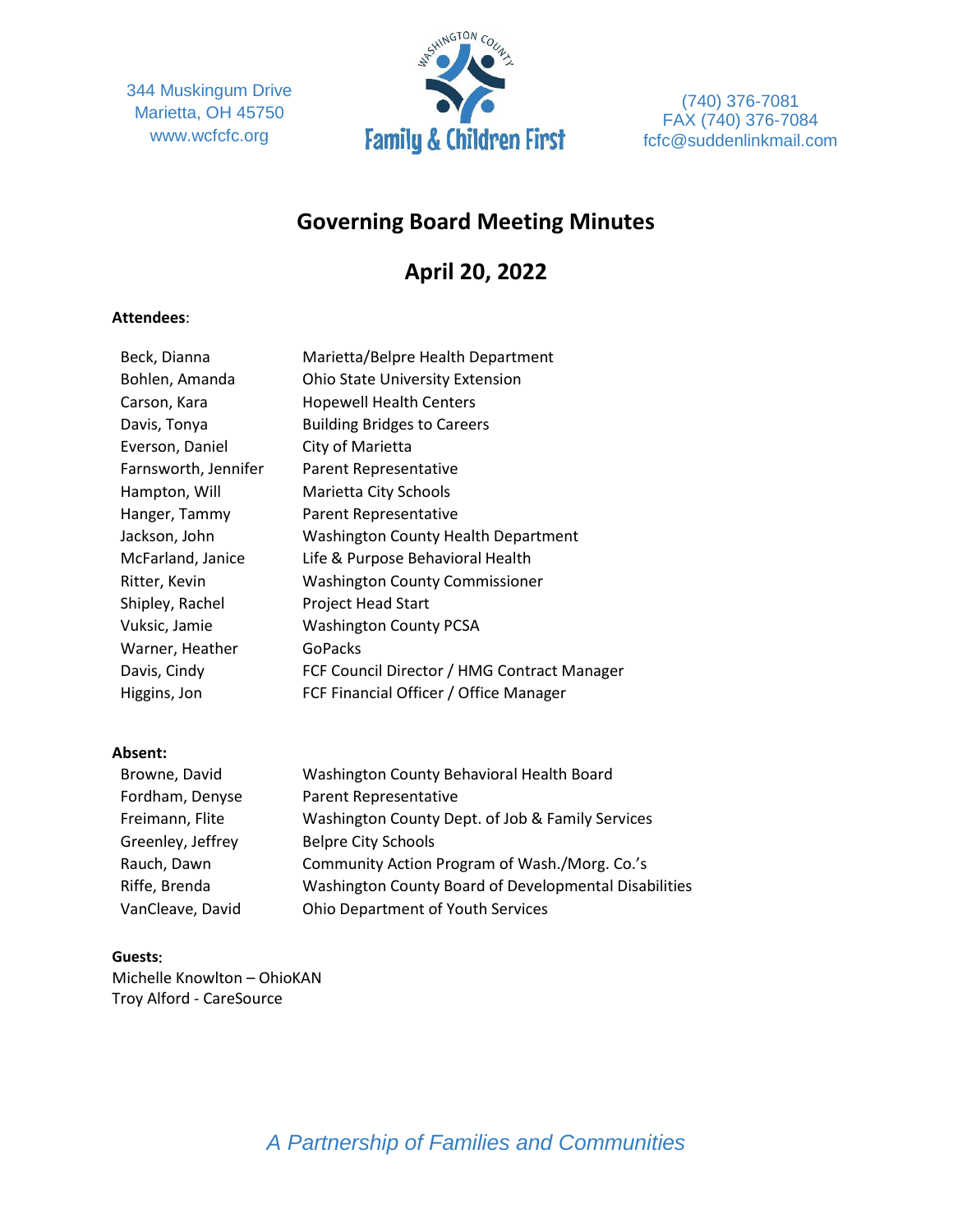#### **INTRODUCTIONS**

#### **APPROVAL OF MINUTES**

February Governing Board Meeting Minutes were included in the March emailing.

*Daniel Everson made the motion to approve the February minutes as emailed. Kevin Ritter seconded the motion. Motion Carried*

March Governing Board Meeting Minutes were included in the emailing.

*Daniel Everson made the motion to approve the March minutes as emailed. Kara Carson seconded the motion. Motion Carried*

#### **FINANCIAL REPORTS**

February Financial Reports were included in the March emailing and March Financial Reports were included in this emailing. Jon Higgins passed around the Fiscal Paperwork binder for Council viewing. These reports were included in emailing.

Financial Reports include a Financial Report Summary for All Accounts, Financial Officer Summary and Reports for each account.

The Financial Officer Summary Report is a summary of items that stand out for the month with an explanation and include a summary of any Appropriations and Amended Certificates for the month.

Each report for expenditures includes the budget beginning balance; any changes in that account that would reflect with the resolutions; monthly expenses; year to date expenses; outstanding

encumbrances and finally the ending available balance.

Each report for revenue includes beginning balance, any changes in that account that would reflect with amended certificates; monthly revenue; year to date revenue; and anticipated revenue to be received.

Other Fiscal Reports includes a detailed report of all expenses and revenue; copies of amended certificates and resolutions for that month.

*Janice McFarland made the motion to approve the February financial reports as emailed. Amanda Bohlen seconded the motion. Motion carried.*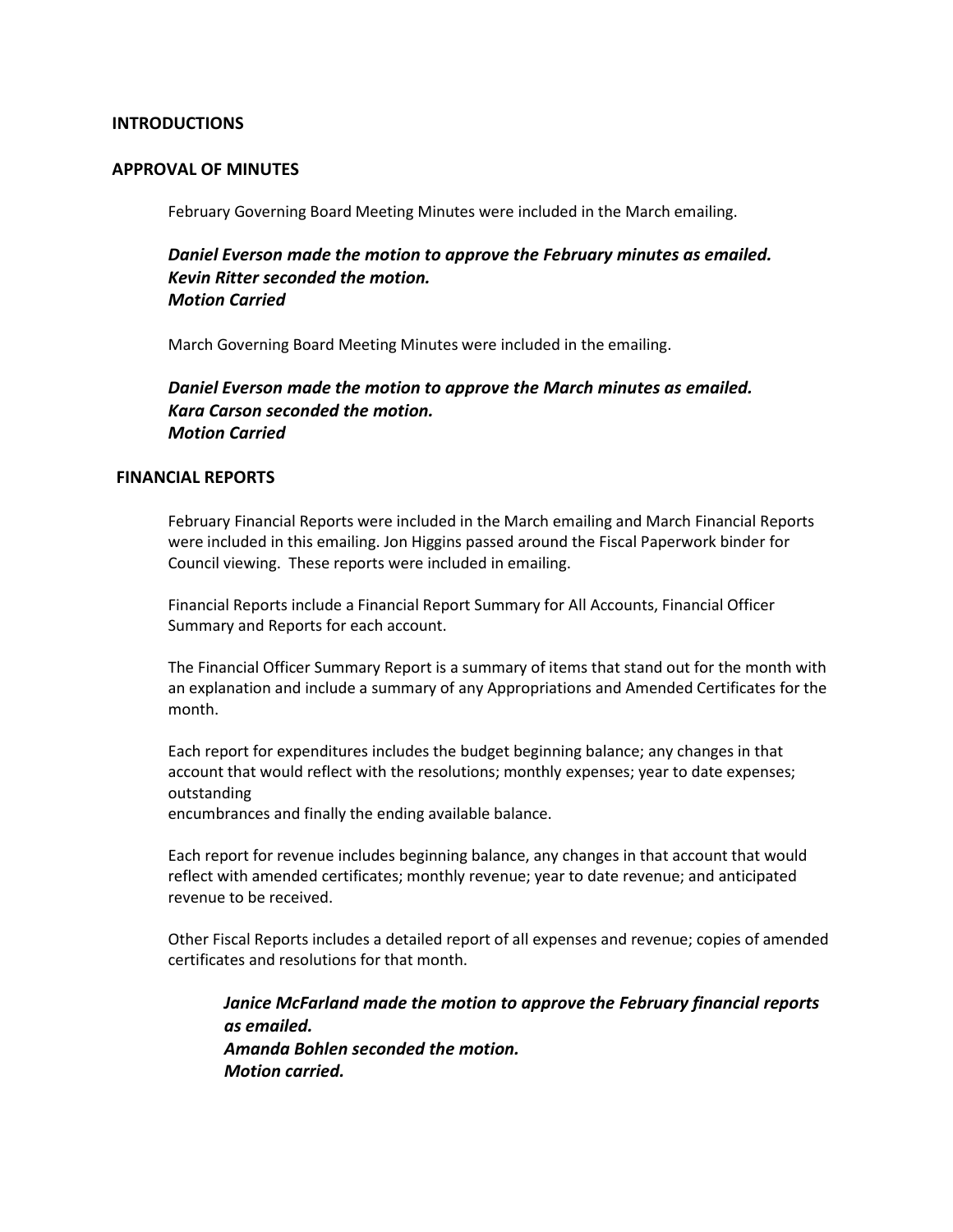*Kevin Ritter made the motion to approve the March financial reports as emailed. Daniel Everson seconded the motion. Motion carried.*

#### **DIRECTOR'S REPORT**

The Director's report was included in the emailing. Cindy reviewed points from the Director's report and the following handouts were included in the emailing: Washington Count FFY20/SFY21 Annual Performance Report and Determination; OhioRISE Community and Provider Trainings; Washington County Kids Count County Profile; CDC data illuminate youth mental health threats during the COVID-19 pandemic; CPSTF Findings on Mental Health; MSY Activity Stats; OFCF SFY2022 FCSS Semi-Annual Report Summary; Early Intervention Service Coordination Quarterly Report; and FCF Service Coordination/Wraparound Quarterly Report.

## **COMMITTEE / WORKGROUP REPORTS**

1. **Executive Committee –** Minutes included in the emailing. Jamie reviewed points from the minutes.

> February OFCF Data and Expense Report was presented at the last Council Meeting and then approved at the Executive Committee meeting. *The Executive Committee made the recommendation to approve the February OFCF Data and Expense Report. Janice McFarland seconded the motion. Motion Carried.*

Mileage Reimbursement Rate was presented at the last Council Meeting and then approved at the Executive Committee meeting. *The Executive Committee made the recommendation to approve the mileage rate change to the state rate. Kara Carson seconded the motion. Motion Carried.*

- 2. **Pooled Funds Group –** Minutes included in the emailing. Jamie reviewed points from the minutes.
- 3. **Early Childhood Committee –** Minutes included in the emailing. Rachel and Cindy reviewed points from the minutes.
- 4. **No other Committees wished to report.**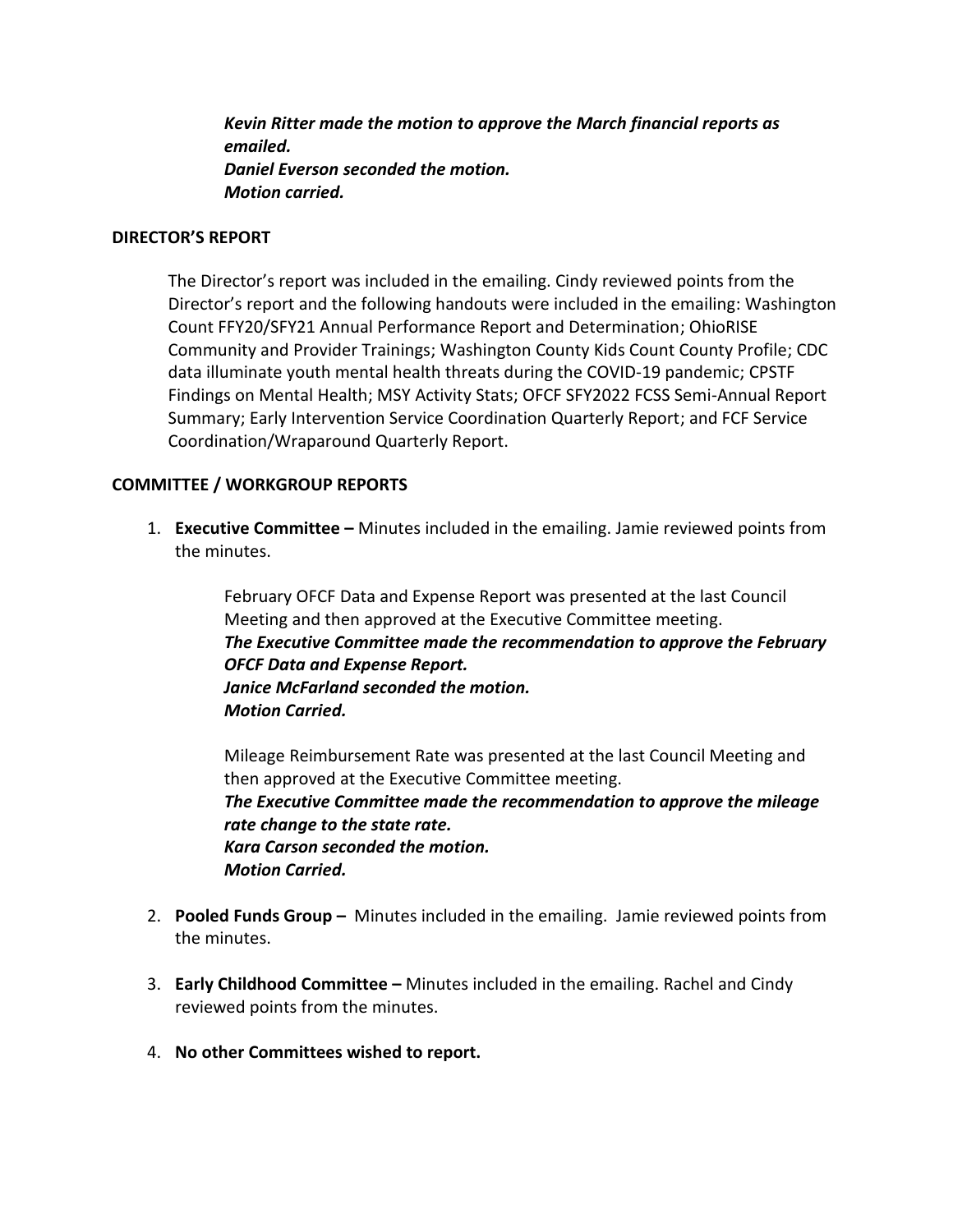## **OLD BUSINESS**

1. **Service Coordination Mechanism –** The draft with changes was handed out at the last Council meeting and reviewed. The Community Options Team also reviewed the changes and approved. Approval of change needed to submit to state.

> *Kara Carson made the motion to approve the changes to the Service Coordination Mechanism. Daniel Everson seconded the motion. Motion Carried.*

- 2. **Community Values Survey –** Handout included in the emailing. This is the latest version of the Community Values Survey. With no additional changes Cindy will email the surveymonkey.com link and a hard copy of the survey to Council members. Council members are to share with staff and clients to complete.
- 3. **No other Old Business was discussed.**

## **NEW BUSINESS**

1. **March OFCF Data and Expense Report –** Report was included in the emailing. The Family-Centered Services and Supports (FCSS) Monthly Report is for youth served with FCSS dollars. Included with this report is a copy of the FCFC Budget Invoice which reflects expenditures for the FCSS funds, Operational Capacity Building Funds and Multi-System Youth Admin. This invoice is included with the FCSS report when submitting monthly. Cindy reviewed the report.

> *Rachel Shipley made the motion to approve the March monthly report as presented. Will Hampton seconded the motion Motion Carried.*

- 2. **Help Me Grow Home Visiting Rules Update –** Handout in the emailing. Cindy reviewed the highlights of changes to Help Me Grow Home Visiting rule, and the effects on county services.
- 3. **Home Visiting Policy Proposal –** Handout in the emailing. Cindy and staff created local policy for Home Visiting based on ODH rule changes. Policy covers Months of Service, Exits, Waivers, and current families.

*Rachel Shipley made the motion to approve the Help Me Grow Home Visiting policy. Will Hampton seconded the motion. Motion carried.*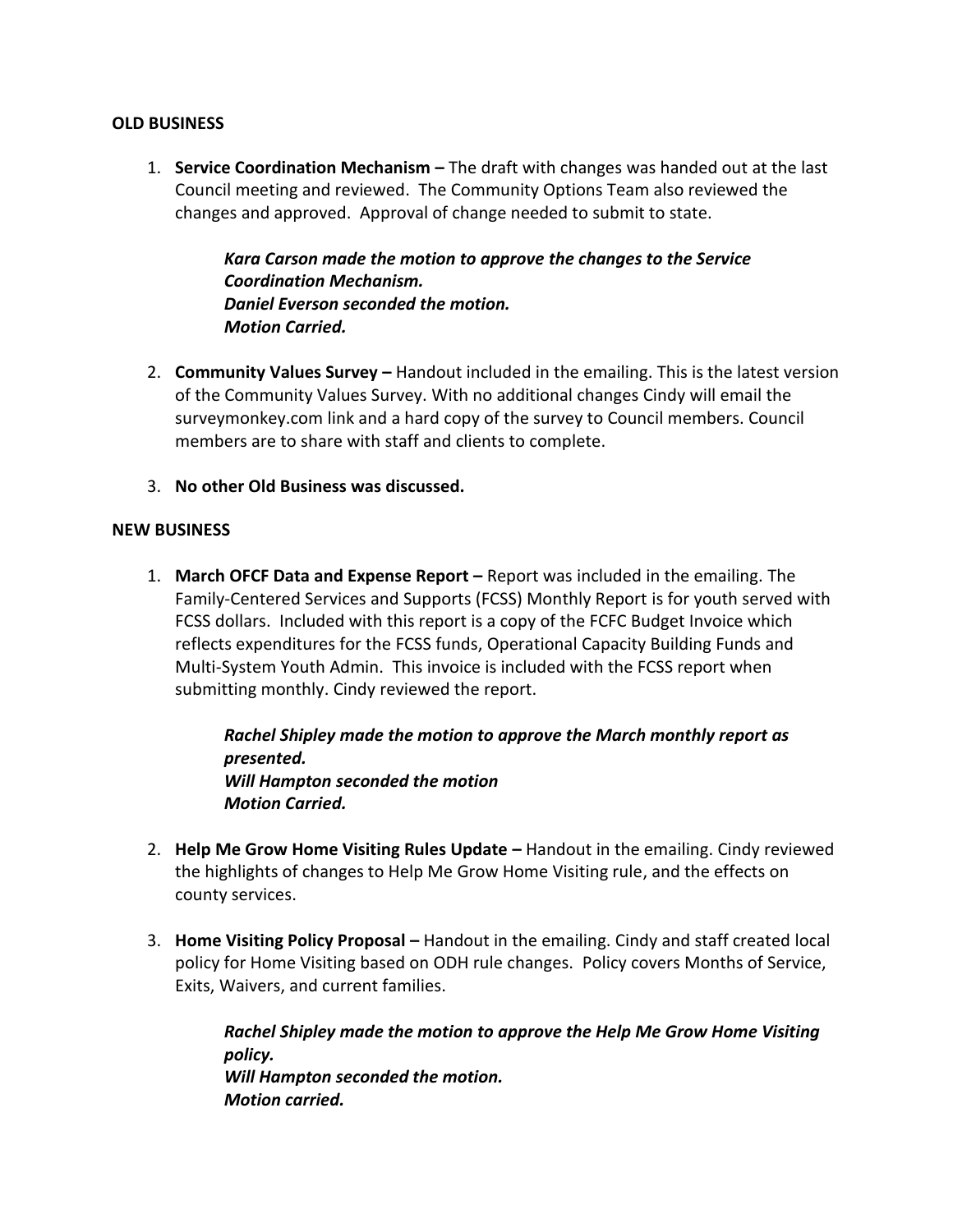4. **New FCF Service Coordinator Hire –** Elizabeth Bryant has been hired as a Service Coordinator/Wraparound Facilitator. Her start date was April 20, 2022, she will be replacing Nicole Wiggins.

> *Kara Carson made the motion to approve the hire of Elizabeth Bryant as the new Service Coordinator/Wraparound Facilitator. Tammy Hanger seconded the motion. Motion Carried.*

- 5. **Other New Business** 
	- a. **Ohio Department of Health (ODH) Expansion Grant –** ODH is offering an Expansion Grant to Home Visiting providers. With this grant, providers are able to hire a new staff to increase capacity and receive funds to cover costs until staff is certified and able to bill for reimbursement. This will be one lump sum to pay for salaries, fringe, and training costs for the new employee.

## *Janice McFarland made the motion to approve the submission of the ODH expansion grant. Tammy Hanger seconded the motion. Motion Carried.*

b. **Retreat** - Cindy handed out sign up list for the Council Retreat. This is so she can get a count of who is coming and numbers for lunches.

#### **SHARED PLAN REPORTING BY MEMBERS**

No Shared Plan reporting by members.

## **INFORMATION SHARING / PUBLIC COMMENT**

**Will Hampton** – The will be 2 renewal levies on the ballot for Marietta City Schools.

**Janice McFarland** – BHB will also have a renewal levy on the ballot. Doug Pfeifer is working on and will be providing professional trainings.

**Rachel Shipley** – Assistant Director has been hired for the Head Start program.

**Kevin Ritter** – Commissioner's obtained a 3 million grant for the Devola Sewer Project. With this latest grant they are now over the 15 million estimate to complete the project.

**John Jackson** - Community Health Improvement Plan draft is complete, the health department will be emailing out the draft to review and comment.